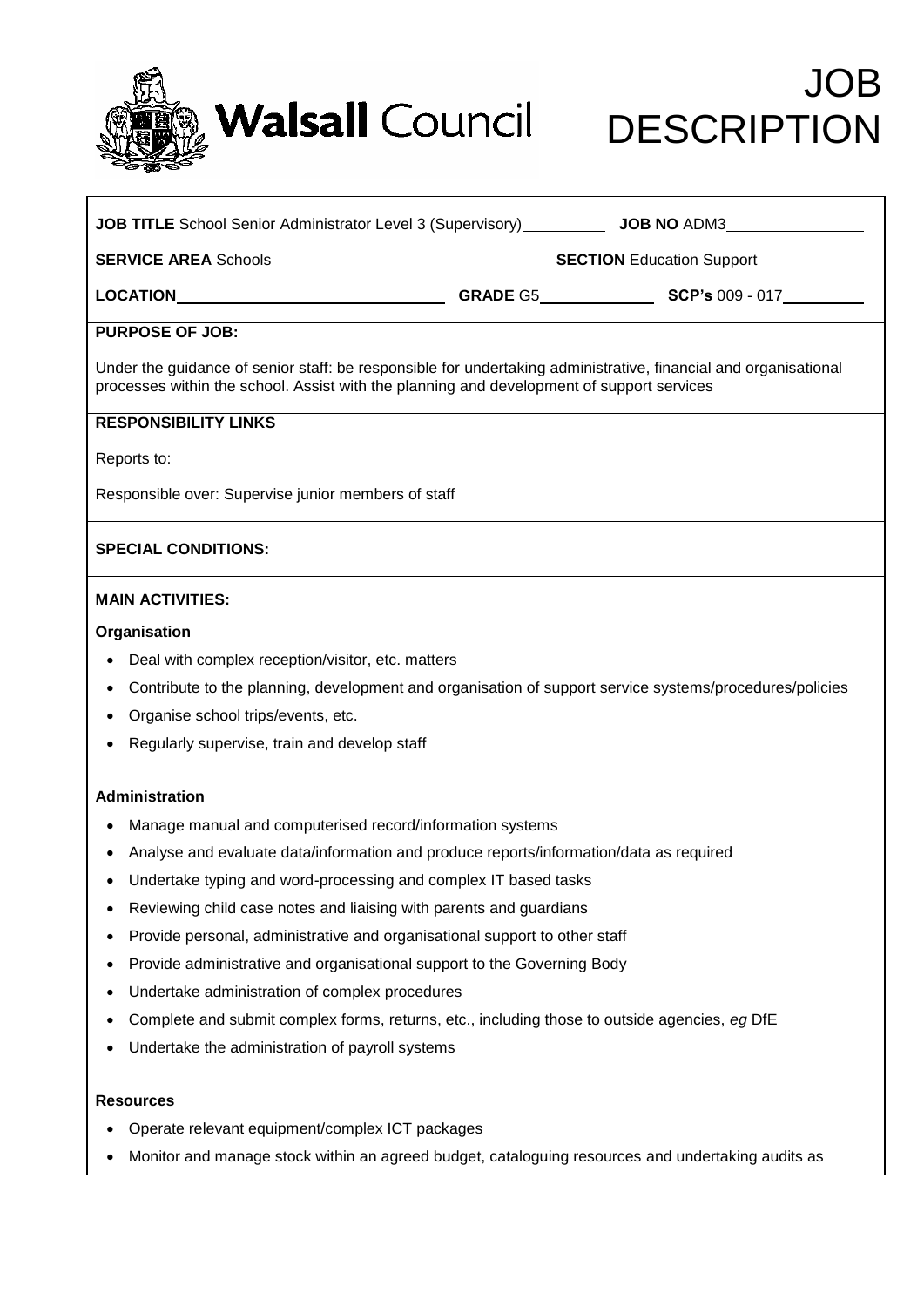required

- Manage uniform/snack/other 'shops' within the school
- Provide advice and guidance to staff, pupils, parents and others by telephone or in person
- Undertake research and obtain information to inform decisions
- Assist with procurement and sponsorship
- Assist with marketing and promotion of the school
- Manage administration of facilities including use of school premises
- Undertake complex financial administration procedures
- Assist with the planning, monitoring and evaluation of budget
- Manage expenditure within an agreed budget

#### **Responsibilities**

- Comply with and assist with the development of policies and procedures relating to child protection, health, safety and security, confidentiality and data protection, reporting all concerns to an appropriate person
- Be aware of and support difference and ensure equal opportunities for all
- Contribute to the overall ethos/work/aims of the school
- Establish constructive relationships and communicate with other agencies/professionals
- Attend and participate in regular meetings
- Participate in training and other learning activities and performance development as required
- Recognise own strengths and areas of expertise and use these to advise and support others

**DATE PREPARED: 2013 DATE PREPARED: 2013 SCP's Revised April 2019**